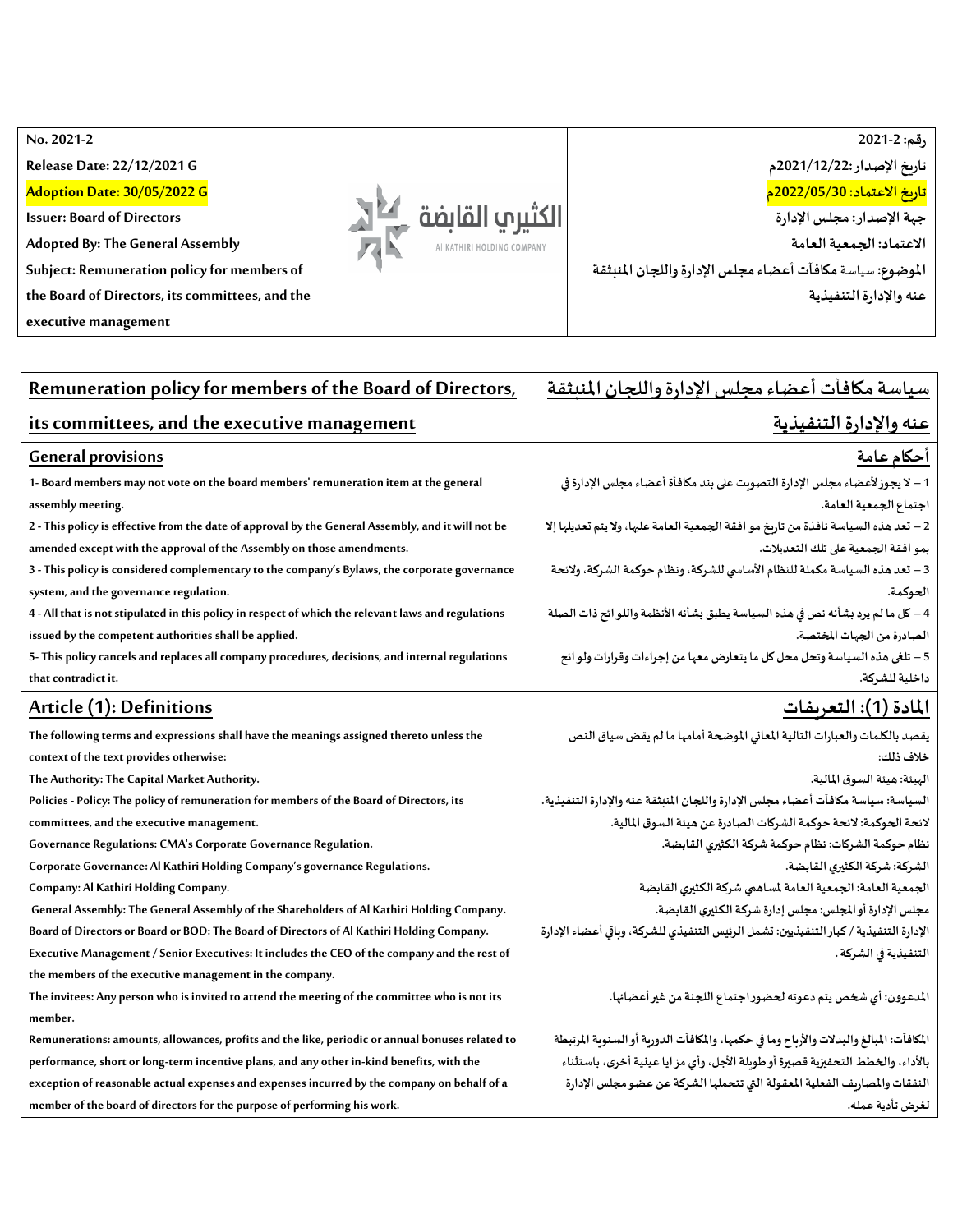| <b>Article (2): Policy Objectives</b>                                                              | <u>المادة (2): أهداف السياسة</u>                                                    |  |
|----------------------------------------------------------------------------------------------------|-------------------------------------------------------------------------------------|--|
| Clarify the criteria for remuneration for members of the Board of Directors, the committees        | توضيح معايير مكافآت أعضاء مجلس الإدارة واللجان المنبثقة عنه والإدارة التنفيذية، بما |  |
| emanating from it, and the executive management, in accordance with the relevant regulations       | يتو افق مع الأنظمة والتعليمات ذات العلاقة.                                          |  |
| and instructions.                                                                                  |                                                                                     |  |
| Article (3): Rewards Criteria                                                                      | <u>المادة (3): معايير المكافآت</u>                                                  |  |
| Formed without prejudice to the statutory requirements, the company's bylaws and the               | تشكل دون الإخلال بالمتطلبات النظامية والنظام الأسامى للشركة ومتطلبات لائحة          |  |
| requirements of the government regulation, the remuneration of the members of the Board of         | الحوكمة، تخضع مكافآت أعضاء مجلس الإدارة واللجان المنبثقة عنه والإدارة التنفيذية     |  |
| Directors, the committees emanating from it, and the executive management are subject to the       | للمعايير التالية:                                                                   |  |
| following standards:                                                                               |                                                                                     |  |
| 1 - Its consistency with the company's strategy and objectives.                                    | 1 - انسجامها مع إستر اتيجية الشركة وأهدافها.                                        |  |
| 2 - To provide remuneration for the purpose of urging members of the Board of Directors and        | 2 - أن تقدم المكافآت بغرض حث أعضاء مجلس الإدارة والإدارة التنفيذية على إنجاح        |  |
| executive management to make the company succeed and grow in the long term.                        | الشركة وتنميتها على المدى الطويل.                                                   |  |
| 3 - That remuneration is determined based on the level of the position, the tasks, and             | 3 - أن تحدد المكافآت بناء على مستوى الوظيفة، والمهام والمسؤوليات المنوطة بشاغلها،   |  |
| responsibilities assigned to the occupant, academic qualifications, work experience, skills, and   | والمؤهلات العلمية والخبرات العملية، والمهارات ومستوى الأداء.                        |  |
| level of performance.                                                                              |                                                                                     |  |
| 4- Its consistency with the size, nature, and degree of risks of the company.                      | 4 - انسجامها مع حجم وطبيعة ودرجة المخاطر لدى الشركة.                                |  |
| 5- Taking into consideration the practices of other companies in determining remuneration,         | 5 - الأخذ في الاعتبار ممارسات الشركات الأخرى في تحديد المكافآت، مع تفادي ما قد ينشأ |  |
| while avoiding the unjustified increase in rewards and compensation that may result from that.     | عن ذلك من ارتفاع غير مبرر للمكافآت والتعويضات.                                      |  |
| 6 - To aim at attracting, maintaining, and motivating professional competencies, without           | 6 - أن تستهدف استقطاب الكفاءات المهنية والمحافظة عليها وتحفيزها، مع عدم المبالغة    |  |
| exaggerating them.                                                                                 |                                                                                     |  |
| 7 - To prepare in coordination with the Nomination, Remuneration, and Human Resources              | 7 - أن تعد بالتنسيق مع لجنة الترشيحات والمكافآت والموارد البشربة عند التعيينات      |  |
| Committee upon new appointments.                                                                   | الجديدة.                                                                            |  |
| 8- Organizing the award of shares in the company to members of the Board of Directors and the      | 8 - تنظيم منح أسهم في الشركة لأعضاء مجلس الإدارة والإدارة التنفيذية سواء أكانت      |  |
| Executive Management, whether it is a new issue or shares purchased by the company.                | إصدارا جديد أم أسهما اشترتها الشركة.                                                |  |
| 9 - That the remuneration is fair and proportional to the member's competencies, business, and     | 9 - أن تكون المكافآت عادلة ومتناسبة مع اختصاصات العضو والأعمال والمسؤوليات التي     |  |
| responsibilities that he carries out and bears by the members of the board of directors to be      | يقوم بها وبتحملها أعضاء مجلس الإدارة المراد تحقيقها خلال السنة المالية.             |  |
| achieved during the fiscal year.                                                                   |                                                                                     |  |
| 10 - That the remuneration is based on the recommendation of the Nomination, Remuneration,         | 10 - أن تكون المكافآت مبنية على توصية لجنة الترشيحات والمكافآت والموارد البشربة.    |  |
| and Human Resources Committee.                                                                     |                                                                                     |  |
| 11 - That the remuneration is commensurate with the activity of the company and the skill          | 11 - أن تكون المكافآت متناسبة مع نشاط الشركة والمهارة اللازمة لإدارتها.             |  |
| required to manage it.                                                                             | 12 - الأخذ بعين الاعتبار القطاع الذي تعمل فيه الشركة وحجمها وخبرة أعضاء مجلس        |  |
| 12 - Taking into consideration the sector in which the company operates, its size, and the         | الإدارة.                                                                            |  |
| experience of the members of the Board of Directors.                                               |                                                                                     |  |
| 13 - That the remuneration is reasonably sufficient to attract, motivate and retain competent and  | 13 - أن تكون المكافأة كافية بشكل معقول لاستقطاب أعضاء مجلس ذوي كفاءة وخبرة          |  |
| experienced board members.                                                                         | مناسبة وتحفيزهم والإبقاء عليهم.                                                     |  |
| 14 - A member of the Board of Directors may obtain remuneration in return for his membership       | 14 - يجوز لعضو مجلس الإدارة الحصول على مكافأة مقابل عضويته في لجنة المراجعة         |  |
| in the audit committee formed by the General Assembly, or for any executive, technical,            | المشكلة من قبل الجمعية العامة، أو مقابل أي أعمال أو مناصب تنفيذية أو فنية أو إداربة |  |
| administrative, or advisory work or positions - under a professional license - additional assigned | أو استشارِية – بموجب ترخيص مهي- إضافية يكلف بها في الشركة، وذلك بالإضافة إلى        |  |
| to him in the company, in addition to the remuneration that can be To obtain it in his capacity as | المكافأة التي يمكن أن يحصل عليها بصفته عضوا في مجلس الإدارة وفي اللجان المشكلة      |  |
| a member of the Board of Directors and in the committees formed by the Board of Directors in       | من قبل مجلس الإدارة وفقا لنظام الشركات والنظام الأساسي.                             |  |
| accordance with the Companies Law and Bylaws.                                                      |                                                                                     |  |
| 15 - The remuneration of the members of the Board of Directors may be of varying magnitude to      | 15 - يجوز أن تكون مكافآت أعضاء مجلس الإدارة متفاوتة المقدار بحيث تعكس مدى خبرة      |  |
| reflect the member's experience, competencies, tasks entrusted to him and his independence,        | العضو واختصاصاته والمهام المنوطة به واستفلاله وعدد الجلسات التى يحضرها وغيرها       |  |
| the number of sessions he attends, and other considerations.                                       | من الاعتبارات.                                                                      |  |
|                                                                                                    |                                                                                     |  |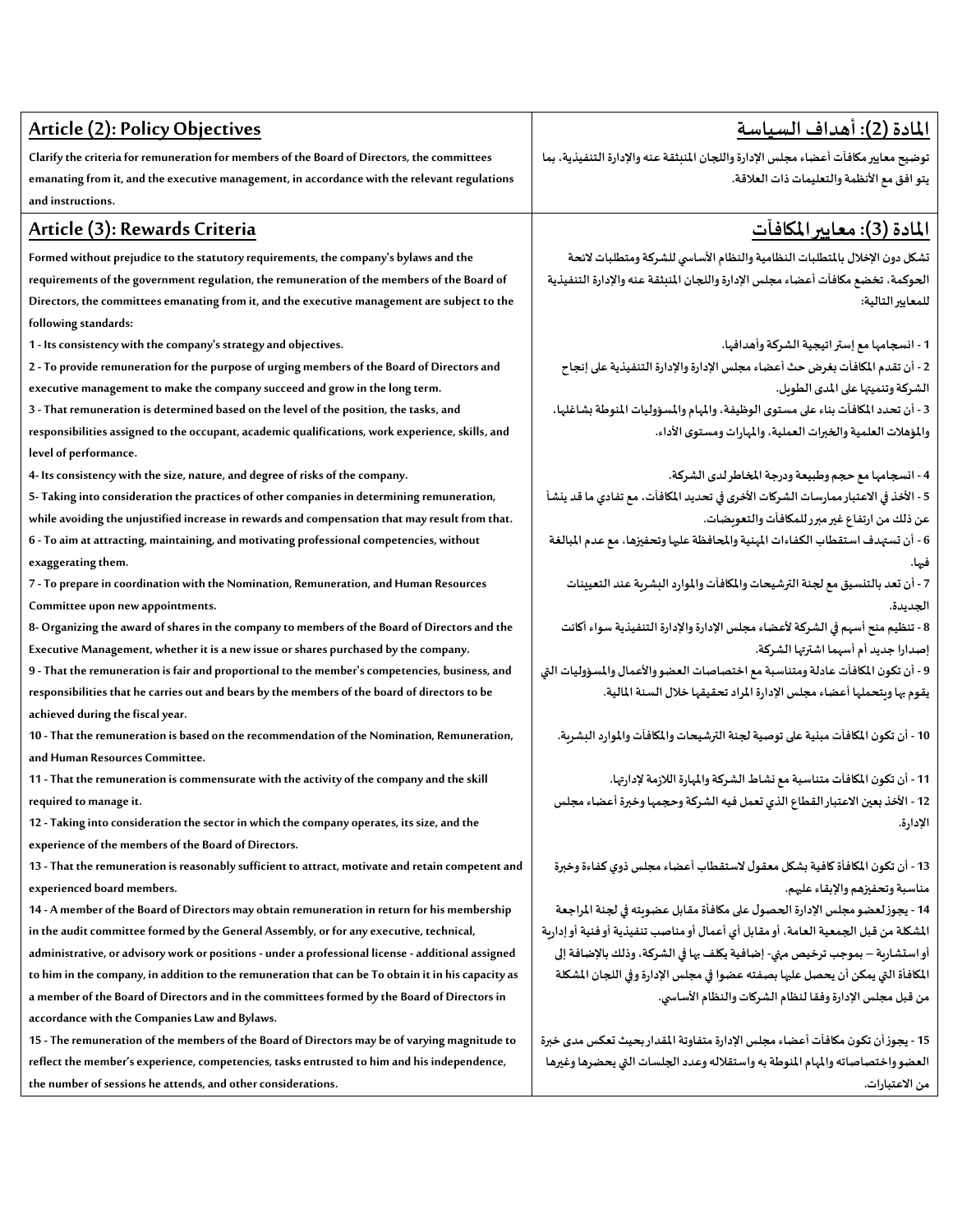**16 - If the audit committee or body found that the remuneration paid to any of the members of the Board of Directors, any member of the committees, or the Executive Management was based on incorrect or misleading information that was included in the annual report of the Board of Directors, then they must be returned to the company, and the company has the right to ask him to refund them.**

### **Article (4): Remuneration for members of the Board of**

#### **Directors and the emanating committees**

**1- The remuneration of a member of the Board of Directors and all the benefits that he obtains, if any, in accordance with the official decisions and instructions issued in this regard, and within the limits of what is stipulated in the Companies Law and its Bylaws.**

**2- The remuneration of a member of the board of directors may be a certain amount, an attendance allowance for sessions, benefits in kind, or a certain percentage of the net profits, and it is permissible to combine two or more of these benefits.**

**3- If the remuneration is a specific percentage of the company's profits, then this percentage may not exceed (10%) of the net profits after deducting the reserves decided by the general assembly in the implementation of the provisions of the companies' law and the company's articles of association, and after distributing a profit of no less than 5%) of the company's paid-up capital, provided that the entitlement to this bonus is proportional to the number of sessions attended by the member, and every estimate that is contrary to that is null.**

**4- In all cases, the remuneration and financial or in-kind benefits and rewards that a member of the Board of Directors gets shall not exceed an amount of five hundred thousand riyals annually, according to the controls set by the competent authority.**

**5- The remuneration of the independent members of the board of directors should not be a percentage of the profits achieved by the company or be based directly or indirectly on the profitability of the company.**

**6- The remuneration of the members of the Board of Directors and the committees emanating from it are detailed as follows:**

| Table of remunerations and benefits for members of the Board of Directors and its<br>committees |                                                                                                                                                                                         |  |
|-------------------------------------------------------------------------------------------------|-----------------------------------------------------------------------------------------------------------------------------------------------------------------------------------------|--|
| Reward type                                                                                     | Recommended                                                                                                                                                                             |  |
| Allowance for attending Board sessions                                                          | A member of the board of directors and the<br>secretary of the board or his representative<br>shall be paid an attendance allowance of<br>(2,000) riyals for each session of the Board. |  |
| Allowance for attending the sessions of the<br>committees emanating from the council            | A committee member and the committee<br>secretary or his representative shall be paid<br>an attendance allowance of (2,000) riyals for<br>each committee session.                       |  |

**16 - إذا تبين للجنة املراجعة أو الهيئة أن املكافآت التي صرفت ألي من أعضاء مجلس**  الإدارة أو أياً من أعضاء اللجان أو الإدارة التنفيذية مبنية على معلومات غير صحيحة أو **ً مضللة،فيجب إعادتها للشركة، ويحق للشركة مطالبة العضو بردها.**

## **املادة )4(:مكافأةأعضاءمجلس اإلدارةواللجان**

#### **املنبثقة عنه**

**-1 تكون مكافأة عضومجلس اإلدارةوجميع املزايا التي يحصل عليها – إن وجدت؛ وذلك بما يتو افق مع القراراتوالتعليمات الرسميةالصادرة في هذا الشأن،وفي حدودما نص عليه نظام الشركات ولوائحه.** 

**2 - يجوزأن تكون مكافأة عضومجلس اإلدارةمبلغامعينا أوبدل حضورعن الجلساتأو مزايا عينيةأونسبةمعينةمنصافياألرباح ويجوزالجمع بين اثنين أو أكثر من هذه املزايا.** 

**-3 إذاكانتاملكافأة نسبةمعينةمن أرباح الشركة،فاليجوزأن تزيد هذهالنسبة على )%10(منصافياألرباح وذلكبعد خصم االحتياطات التيقررتها الجمعيةالعامةتطبيقا ألحكام نظام الشركاتونظام الشركةاألساس ي،وبعد توزيع ربح علىاملساهمين ال يقل عن )%5(من رأسمال الشركةاملدفوع، علىأن يكون استحقاق هذهاملكافأةمتناسبامع عددالجلسات التي يحضرها العضووكل تقديريخالف ذلكيكون باطال.**

**4 - في جميع األحوال، اليتجاوزما يحصل عليه عضومجلس اإلدارةمن مكافآتومزايا مالية أو عينية مبلغ خمسمائةألف ريال سنويا،وفق الضوابط التي تضعها الجهة املختصة.**

5- يجب ألا تكون مكافأة أعضاء مجلس الإدارة المستقلين نسبة من الأرباح التي تحققها **الشركةأوأن تكون مبنيةبشكل مباشرأوغيرمباشرعلىربحيةالشركة.**

**-6 يتم تفصيل مكافآت أعضاءمجلس اإلدارةواللجان املنبثقة عنه كما يلي: -**

| جدول مكافآت ومز ايا أعضاء مجلس الإدارة واللجان المنبثقة عنه                                                           |                                             |  |  |
|-----------------------------------------------------------------------------------------------------------------------|---------------------------------------------|--|--|
| الموصى بها                                                                                                            | نوع المكافأة                                |  |  |
| يصرف لعضو مجلس الإدارة وأمين<br>المجلس أو من ينوب عنه، بدل حضور<br>مقداره (2,000) ريال عن كل جلسة من<br>جلسات المجلس. | بدل حضور جلسات المجلس                       |  |  |
| يصرف لعضو اللجنة وأمين اللجنة أو من<br>ينوب عنه، بدل حضور مقداره (2,000)<br>ربال عن كل جلسة من جلسات اللجنة.          | بدل حضور جلسات اللجان المنبثقة عن<br>المجلس |  |  |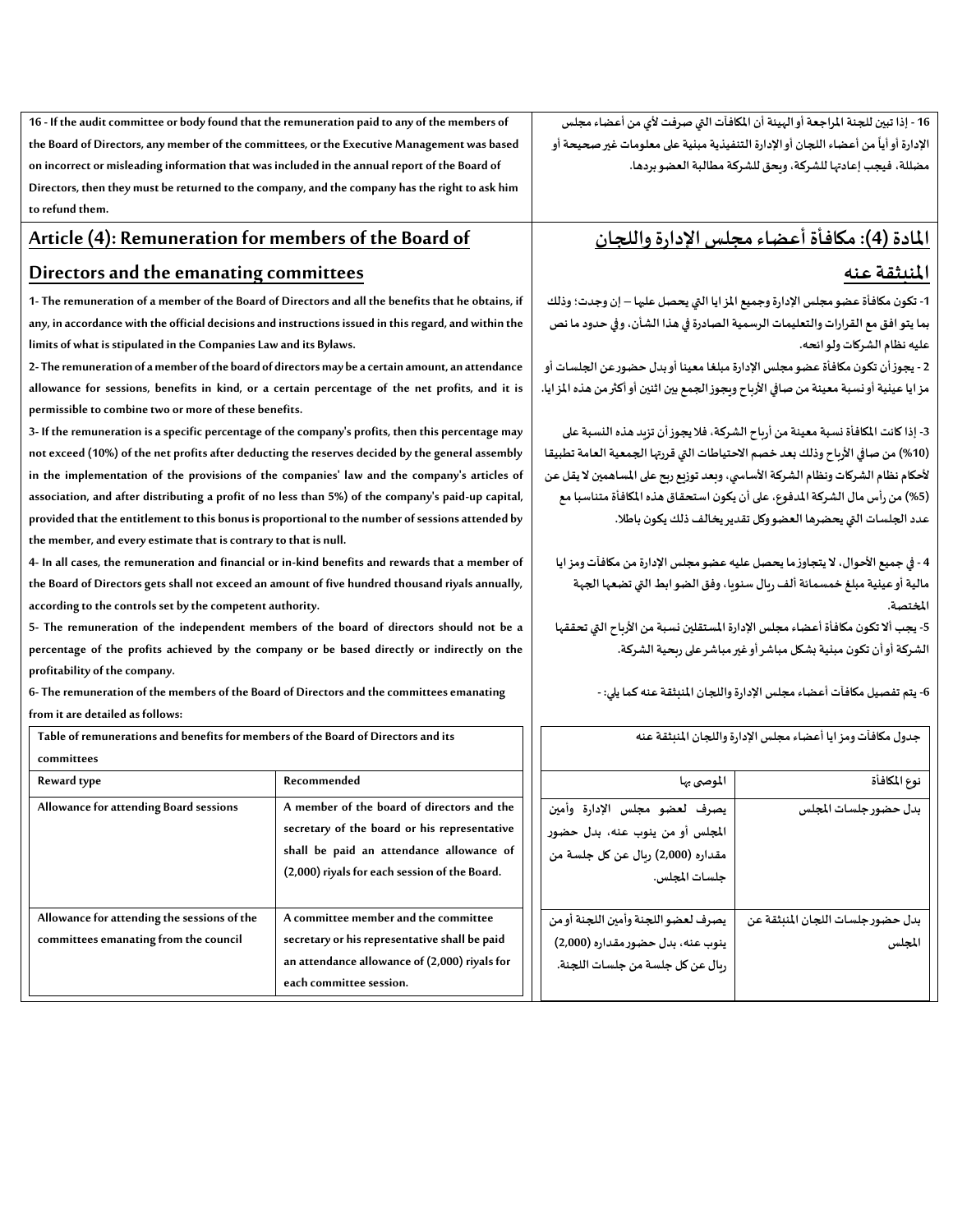| Annual remuneration for a member of the      | An annual remuneration is paid to a member    | تصرف مكافأة سنوبة لعضو مجلس             | مكافأة سنوبة لعضو مجلس الإدارة         |
|----------------------------------------------|-----------------------------------------------|-----------------------------------------|----------------------------------------|
| <b>Board of Directors</b>                    | of the Board of Directors in the amount of    | الإدارة مقدارها (40,000) فقط أربعون     |                                        |
|                                              | (40,000) only forty thousand Saudi riyals, a  | ألف ربال سعودي لاغير، وتصرف             |                                        |
|                                              | fixed annual remuneration of only (25,000)    | مكافأة سنوية ثابتة مقدراها (25,000)     |                                        |
|                                              | only twenty-five thousand Saudi riyals is     | فقط خمسة وعشرون ألف ربال لاغير،         |                                        |
|                                              | paid to the Secretary of the Board of         | لأمين سر مجلس الإدارة، يرتبط صرفها      |                                        |
|                                              | Directors. The disbursement is related to the | بعدد الجلسات التي حضرها عضو             |                                        |
|                                              | number of sessions attended by a member of    | مجلس الإدارة من مجموع الجلسات التي      |                                        |
|                                              | the Board of Directors from the total         | عقدها مجلس الإدارة خلال السنة           |                                        |
|                                              | meetings Convened by the board of directors   | المالية المعنية، وتقسم المكافأة السنوبة |                                        |
|                                              | during the relevant fiscal year, and the      | بين الممثلين في حالة تعيين أعضاء        |                                        |
|                                              | annual remuneration is divided among the      | مجلس إدارة جديد، وذلك بحسب تاريخ        |                                        |
|                                              | representatives in the event of appointing a  | التعيين.                                |                                        |
|                                              | new Board of Directors, and according to the  |                                         |                                        |
|                                              | date of appointment.                          |                                         |                                        |
| Annual remuneration for Audit Committee      | An annual remuneration of (25,000) twenty-    | تصرف مكافأة سنوبة لعضو لجنة             | مكافأة سنوية لعضوية لجنة المراجعة.     |
| membership.                                  | five thousand riyals is paid to a member of   | المراجعة قدرها (25,000) خمسة            |                                        |
|                                              | the Audit Committee, and the annual reward    | وعشرون ألف ربال، وتقسم المكافأة         |                                        |
|                                              | is divided between the two members in the     | السنوية بين العضوين في حالة تعيين       |                                        |
|                                              | event of appointing a replacement member,     | عضو بديل، وذلك بحسب عدد                 |                                        |
|                                              | according to the number of sessions           | الجلسات التي يحضرها كل منهما.           |                                        |
|                                              | attended by each of them.                     |                                         |                                        |
| Annual remuneration for membership of        | An annual remuneration of (25,000) twenty-    | تصرف مكافأة سنوبة لعضو اللجنة           | مكافأة سنوبة لعضوبة اللجان المنبثقة    |
| committees emanating from the Board of       | five thousand riyals is paid to the member of | المنبثقة قدرها (25,000) خمسة            | من مجلس الإدارة.                       |
| Directors.                                   | the emanating committees. The annual          | وعشرون ألف ربال، وتقسم المكافأة         |                                        |
|                                              | remuneration is divided between the two       | السنوية بين العضوين في حالة تعيين       |                                        |
|                                              | members in the event of a replacement         | عضو بديل، وذلك بحسب عدد                 |                                        |
|                                              | member being appointed, according to the      | الجلسات التي يحضرها كل منهما.           |                                        |
|                                              | number of sessions attended by each of        |                                         |                                        |
|                                              | them.                                         |                                         |                                        |
| Dates for the payment of annual              | Annual remuneration for members of the        | تصرف المكافآت السنوبة لعضوبة            | مواعيد صرف المكافآت السنوبة            |
| remuneration for members of the Board of     | Board and its committees are paid to the      | المجلس ولجانه على الأعضاء بشكل          | لعضوية مجلس الإدارة ولجانه.            |
| Directors and its committees                 | members on an annual basis.                   | سنوي.                                   |                                        |
| The date of application of the compensation  | Compensation and benefits policy for          | تطبق سياسة التعويضات والمز ايا          | موعد تطبيق سياسة التعويضات             |
| and benefits policy for members of the Board | members of the Board and its committees       | لأعضاء المجلس ولجانه اعتبارا من         | والمز ايا للأعضاء مجلس الإدارة ولجانه. |
| of Directors and its committees              | shall be applied with effect from the bonuses | مكافآت العام المالي 2021م               |                                        |
|                                              | of the fiscal year 2021.                      |                                         |                                        |
|                                              |                                               |                                         |                                        |

# **املادة )5(:مكافآتاإلدارةالتنفيذية**

تمنح الشركة كبار التنفيذيين فيها – وفقا للإجراءات والمعايير التي يعتمدها مجلس الإدارة **– مزايا مالية محددة بناء على سلم الرواتب وسياستها املعتمدة في هذا الشأن وتشمل في هذا الشأن وتشمل مكافآت اإلدارةالتنفيذية علىما يلي:**

> **.01 راتبأساس ي. .02 تأمين طبي له.**

## **Article (5): Remuneration for the Executive Management**

**The company grants its senior executives - in accordance with the procedures and standards approved by the Board of Directors - specific financial benefits based on the salary scale and its approved policy in this regard, including in this regard, and the remuneration of the executive management includes the following:**

**01. basic salary.**

**02. Medical insurance for him.**